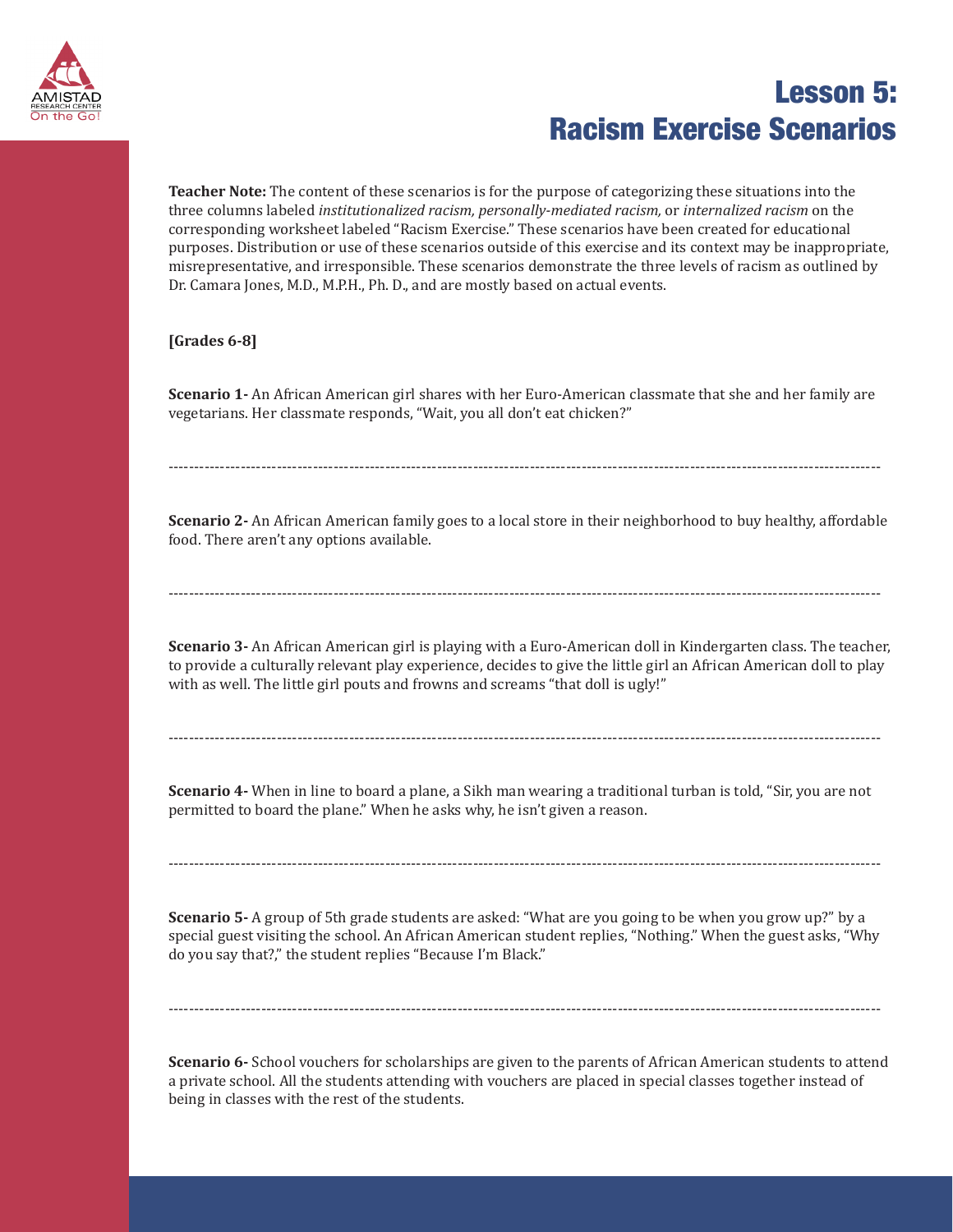

**Scenario 7-** When a new student from India joins a 6th grade class, all the Euro-American students ask the student, "Do you eat curry?"

------------------------------------------------------------------------------------------------------------------------------------------

**Scenario 8-** While playing a computer game with friends from school, a Muslim student was asked in the group chat, "Is your family going to blow us up?"

------------------------------------------------------------------------------------------------------------------------------------------

**Scenario 9-** The school policy states that all hats or scarves worn on the head during school hours are not permitted regardless of circumstances. Any student wearing anything on their head for any reason will be suspended. After three or more suspensions, they will be expelled from school.

**Scenario 10-** While playing online on the Xbox, Joshua is offended by the mean comments made about Jewish people. When the online team finds out he is Jewish, they kick him out the group.

------------------------------------------------------------------------------------------------------------------------------------------

------------------------------------------------------------------------------------------------------------------------------------------

**Scenario 11**- An African American girl with hair extensions is not allowed to attend classes at a private school because administrators say her hairstyle is against school policy. The policy states: "Boys and Girls: Only the students' natural hair is permitted."

------------------------------------------------------------------------------------------------------------------------------------------

**Scenario 12-** When a new Vietnamese student joins a 7th grade class, a student asks, "Do you speak English?"

------------------------------------------------------------------------------------------------------------------------------------------

**Scenario 13**- Jared is the only African American student in his class. His classmates often call him names and when he tells the teacher, she never believes him or does anything about it.

------------------------------------------------------------------------------------------------------------------------------------------

**Scenario 14**- After turning in an essay assignment, a teacher accuses Jane of plagiarizing. The teacher wrote, "You're not capable of this" on her essay.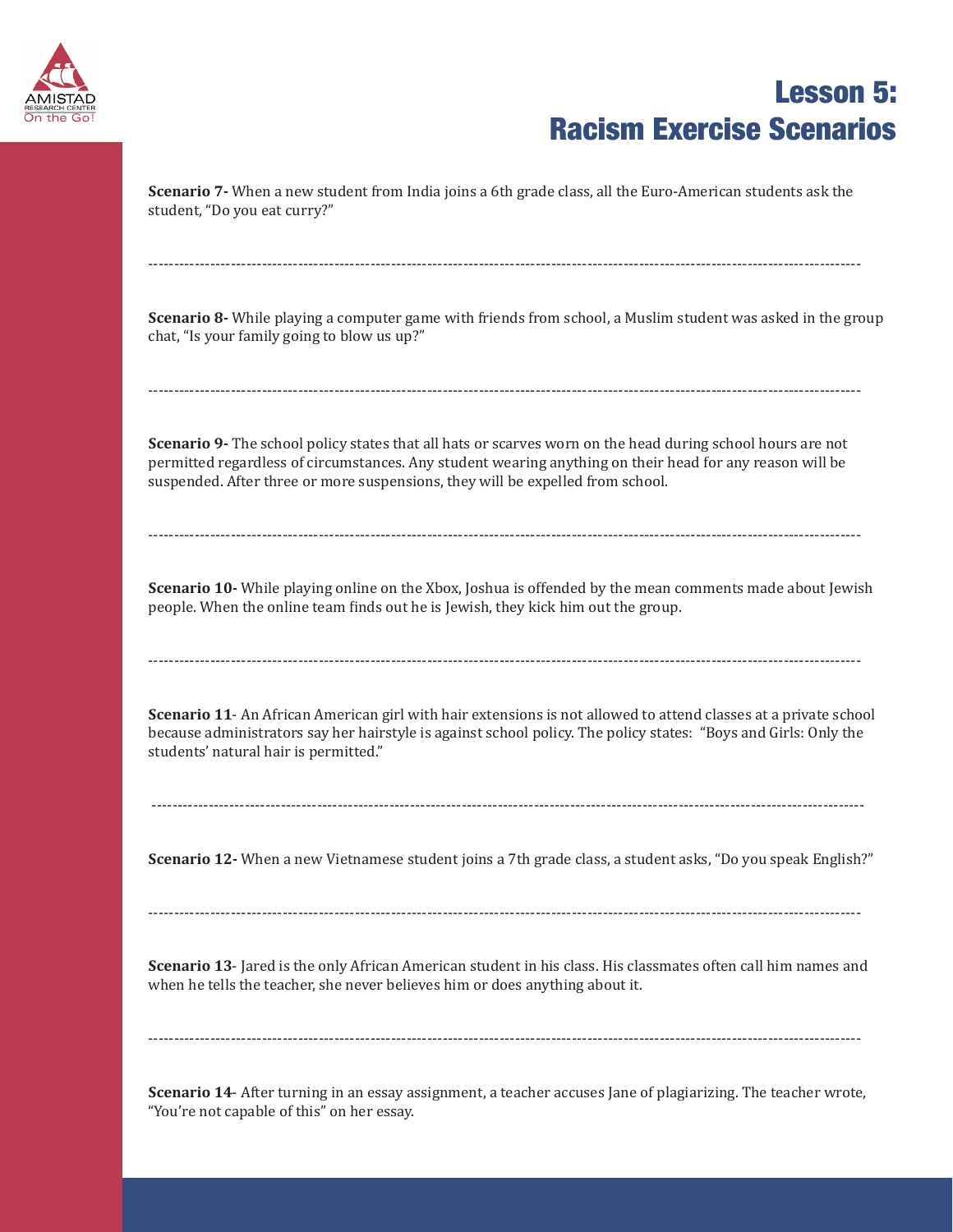

#### **[Grades 9-12]**

**Scenario 1-** A Euro-American server at a restaurant is given two tables in his/her section, one African American and one Euro-American. The server proceeds to get drinks for the Euro-American couple immediately, while the African American couple have to wait 15 minutes to be acknowledged. The server immediately gives the Euro-American couple complimentary bread, while the African American couple is given bread upon request. The server checks on the Euro-American couple every five minutes, while the African American couple have to call the waiter for attention. At the end of dinner, the Euro-American couple is promptly given their check, while the African American couple have to wait 30 minutes until their check comes.

**Scenario 2-** An African American family goes to a public museum to introduce the kids to African American figures in history. There are no exhibits on display showing African Americans in history.

------------------------------------------------------------------------------------------------------------------------------------------

------------------------------------------------------------------------------------------------------------------------------------------

**Scenario 3-** An African American female is shopping in a retail store and a Euro-American woman walks up to her and asks "Where are the blouses?"

------------------------------------------------------------------------------------------------------------------------------------------

**Scenario 4-** A home is on sale in a prestigious neighborhood and the Euro-American realtor has an open house. A Latinx couple visits the open house, loves the house and puts an offer in immediately. Upon receiving notice of the status of their offer, they are told the owners took the house off the market. A couple weeks later, they drive past the house and there is a "SOLD" sign in the front yard.

------------------------------------------------------------------------------------------------------------------------------------------

**Scenario 5-** A Euro-American French Professor at a college has a classroom full of Euro-American students except one African American student. During every class, whenever the African American student is participating by raising his/her hand, he/she is never called on by the French Professor. At the end of the semester, the student is given no credit for participation which is 50% of the class grade.

**Scenario 6**- A city places a green space near an Asian-American neighborhood without asking the residents' opinion first. Thereafter, they make the green space a landfill for the city's garbage. After 9 months of exposure, all of the residents in the area near the landfill are infected with a lung disease.

------------------------------------------------------------------------------------------------------------------------------------------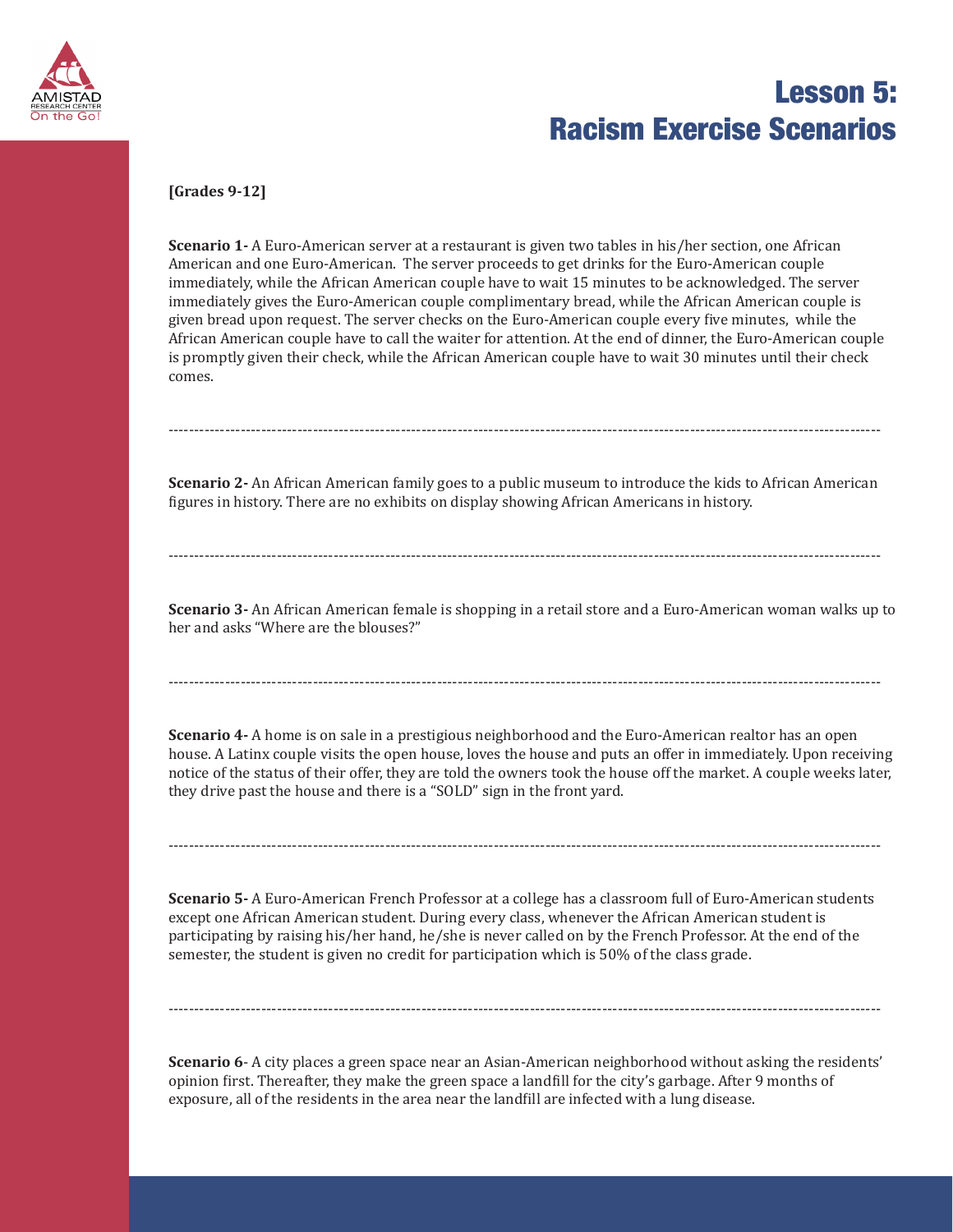

**Scenario 7-** An African American male walks into a high-end merchandising business to purchase a belt for \$350.00. He is checked out by a Euro-American woman who bags the item and hands him his receipt. After he walks out of the door, she calls the area police to report a "faulty or fraudulent" purchase made by the man. He is arrested that same day.

------------------------------------------------------------------------------------------------------------------------------------------

**Scenario 8-** A Forbes 500 company's corporate headquarters releases its new company policy that bans hair locking for their employees, deeming it unprofessional and not appropriately representative of the company. Current employees have five business days from the policy instatement to modify their hair grooming techniques or they will be improperly attired and thereby, unprofessional and subject to termination.

**Scenario 9-** For Amy's 13th birthday party, her mom tells her to not invite any of her friends who speak Spanish because they are dirty.

------------------------------------------------------------------------------------------------------------------------------------------

------------------------------------------------------------------------------------------------------------------------------------------

**Scenario 10**- Three African Americans visit a home decorating store to purchase some coasters. After being greeted and directed to the area where the coasters were located, the manager on duty appears at the end of every aisle that the African American customers walked on while watching them intently. When they decide to split up in different directions, the group notices the manager motions for an associate to follow the other persons from the group around the store. Meanwhile, there were several Euro-Americans who walk in the store without being greeted or followed around the store by associates. Upon check out, one of the members of the group asked why they were being followed so closely. The manager responds that it is company policy.

**Scenario 11-** One day after school, John refuses to do his homework when his mom asked him to. When asked why, John responds, "Because I'm dumb!" When asked why he felt that way, John responds, "A boy at school told me that African Americans are dumb, stupid, and lazy!"

------------------------------------------------------------------------------------------------------------------------------------------

------------------------------------------------------------------------------------------------------------------------------------------

**Scenario 12-** College students in a fraternity are hosting a costume party for Halloween. When students arrive to the party, many Euro-American students are mimicking African Americans and Hip- Hop artists. Euro-American students are dressed as "rappers" having baggy pants and gold teeth, wearing gold chains around their necks, and drinking from red plastic cups. The refreshments served are red Kool-Aid and Malt Liquor beverages, fried chicken, and watermelon. There are students wearing wigs reflecting African American hairstyles such as an afro and hair locks. The students are also speaking in slang and mocking African American Vernacular English.